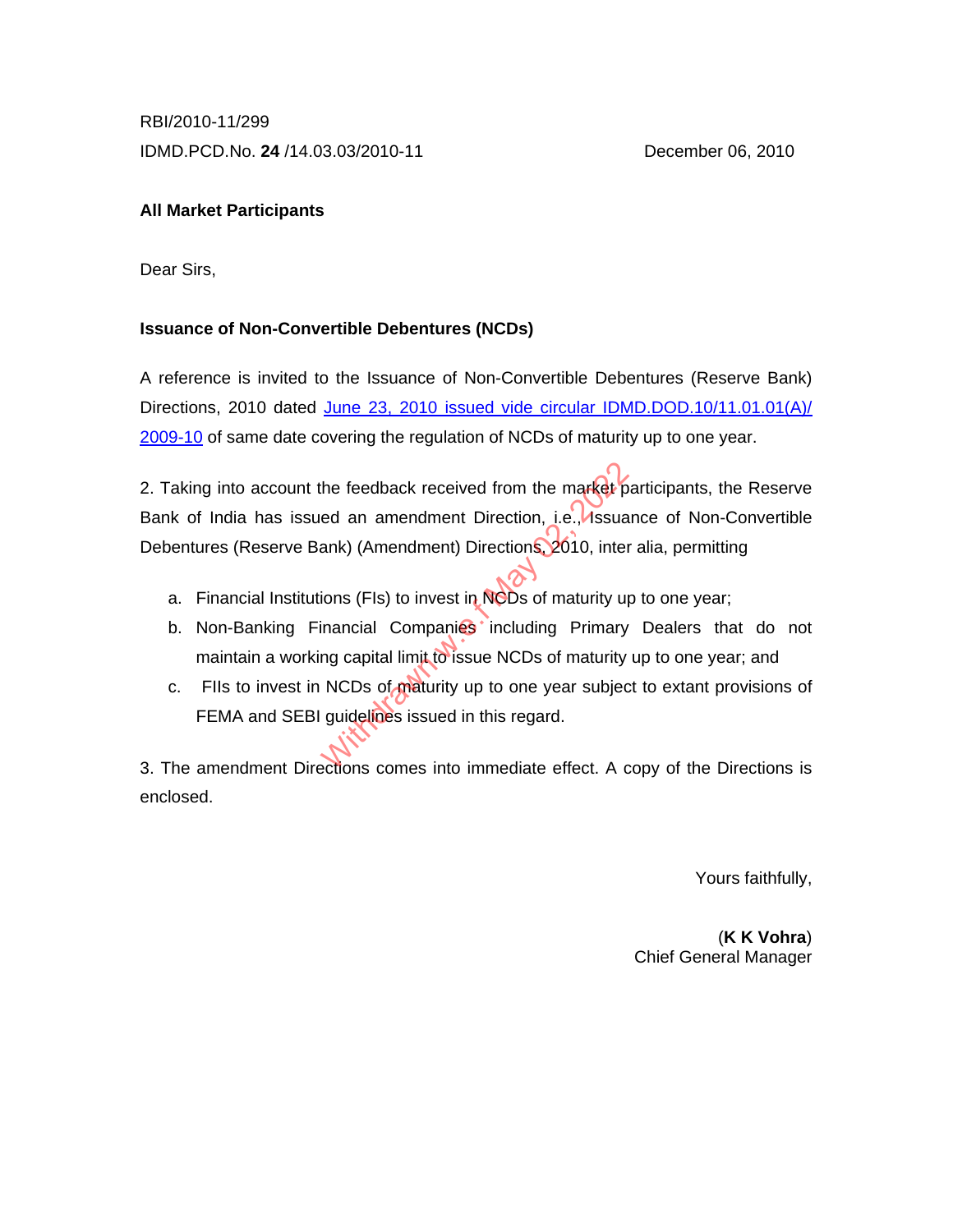#### **RESERVE BANK OF INDIA INTERNAL DEBT MANAGEMENT DEPARTMENT CENTRAL OFFICE MUMBAI**

#### **Issuance of Non-Convertible Debentures (Reserve Bank) (Amendment) Directions, 2010**

IDMD.PCD. **23** /ED (HRK) - 2010 dated December 06, 2010

In exercise of its powers conferred under sections 45K, 45L and 45W of the Reserve Bank of India Act, 1934 and of all the powers enabling it in this behalf, and in partial modification of the Issuance of Non-Convertible Debentures (Reserve Bank) Directions, 2010 dated June 23, 2010, the Reserve Bank hereby notifies as follows: -

1. That the Non-Convertible Debentures (Reserve Bank) Directions 2010 dated June 23, 2010 (hereinafter referred to as the 'said Directions') are hereby amended as under:

2. Paragraph 3 of the said Directions is amended to read as follows:<br>3. Elimibility 1-1:

# **3. Eligibility to issue NCDs**

3.1 A Corporate shall be eligible to issue NCDs subject to the fulfillment of the following criteria, namely, France II Directions is amended to read as free said Directions is amended to read as free said Directions is amended to read as free state shall be eligible to issue NCDs subsetia, namely,<br>reporate has a tangible net wort

- i. the corporate has a tangible net worth of not less than Rs.4 crore, as per the latest audited balance sheet;
- ii. the corporate has been sanctioned working capital limit or term loan by bank/s or all-India financial institution/s; and
- iii. the borrowal account of the corporate is classified as a Standard Asset by the financing bank/s or institution/s.

 3.2 However, paragraph 3.1 (ii) above shall not be applicable to Non-Banking Financial Companies (NBFCs) including Primary Dealers (PDs).

3. Paragraph 10 of the Directions is amended to read as under:

### **10. Investment in NCD**

10.1 NCDs may be issued to and held by individuals, banks, PDs, other corporate bodies including Financial Institutions (FIs), Insurance Companies, Mutual Funds registered or incorporated in India, unincorporated bodies and Foreign Institutional Investors (FIIs).

10.2 Investments in NCDs by Banks/PDs shall be subject to the approval of the respective statutes governing them, and approval of their respective regulators.